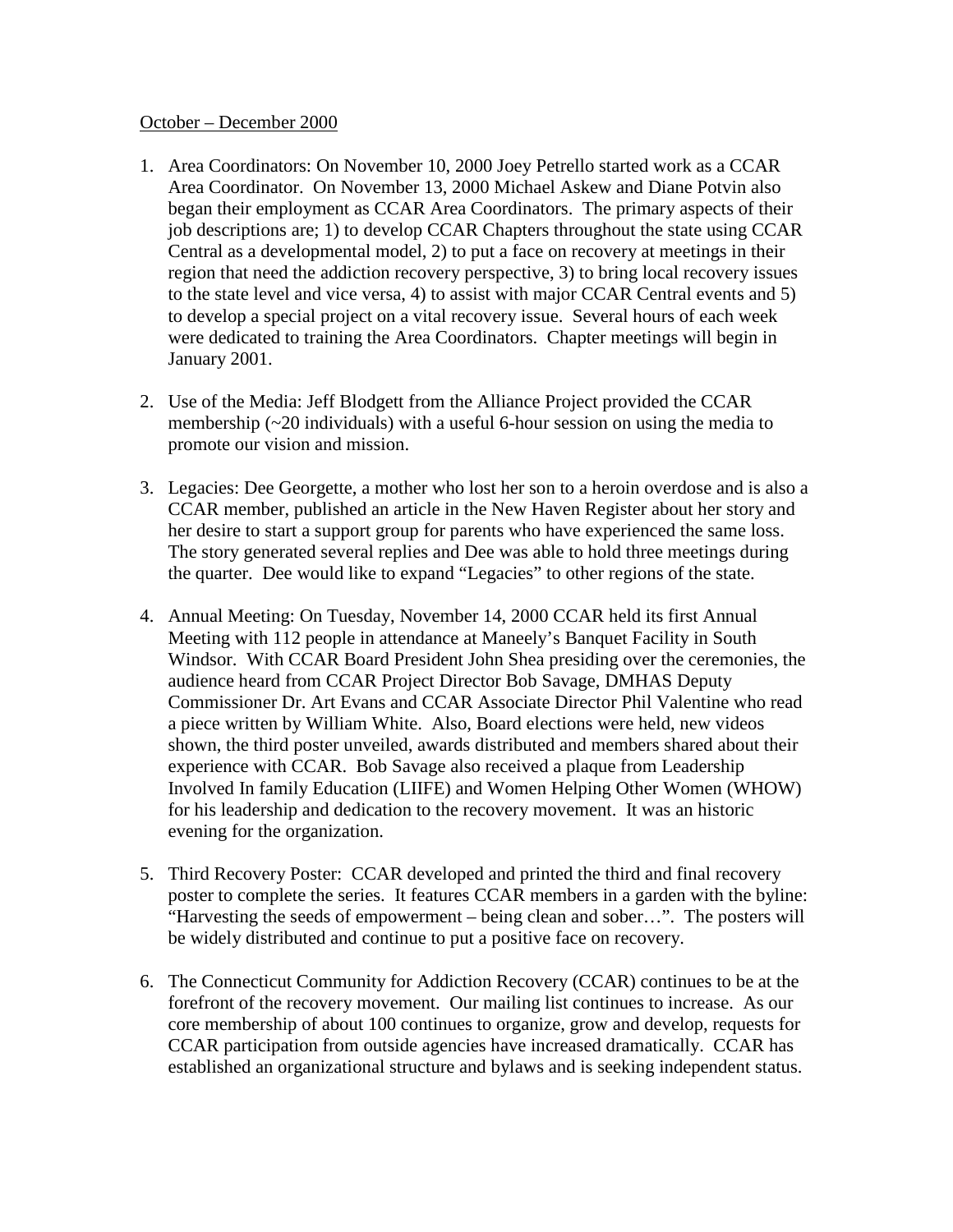A board of officers has been nominated, elected by the membership, meets regularly and has expanded to 12 individuals.

- 7. CCAR has continued to provide significant input to the Department, serving on the State Advisory Board, Partnership Council, GA Consumer Advisory Council, GA Quality Management Council, an advocacy monthly meeting with the Commissioner and working on the Grievance Process. We have served on 2 RFP evaluation committees, one for the PILOTS initiative and the Recovery House. With the addition of the Area Coordinators we have started to sit on some ISS meetings in different regions.
- 8. CCAR continues to vigorously engage recovering people, their families/significant others in all activities. They are consistently updated through monthly meetings. Our Board meets bi-monthly and is kept apprised of developments within the organization. Committees have also been useful in giving members "hands-on" tasks that keep them involved and committed. We have maintained a thorough response system where members are engaged via phone contact, mail and email. Keeping members involved, and acknowledging their contributions, have retained their services and commitment.
- 9. One of the primary purposes of hiring three Area Coordinators was to more actively engage people in recovery. Over the course of the last two years one of the obstacles frequently mentioned as a barrier to membership growth is the distance factor in traveling to the Middletown site. Also, transportation issues are also mentioned. The Area Coordinators are charged with establishing local Chapters that will get local recovering communities even more involved. Also, by meeting these people in their hometowns, we will bring our advocacy efforts to the level where they can have maximum "hands-on" involvement thus increasing the probability of retaining them.
- 10. In December, we were successful in revitalizing our committee structure with the intention of giving our members more to do. The atmosphere at the December General membership meeting was one of urgency. Our membership is eager to get involved, to begin some serious advocacy efforts like letter writing, public speaking and putting their face on recovery when given the opportunity. These efforts will engage more members of the recovering community and will retain the ones doing the advocacy.
- 11. The "Legacies" initiative described in the highlights above is a specific activity that engages family members. This group has an amazing advocacy potential for the recovering community but will take time to develop.

## January – March 2001

12. Regional Initiative with Area Coordinators: During this quarter, all three Area Coordinators hosted the first local CCAR Chapter meetings, Michaela Askew in Stamford, Joey Petrello in Windsor and Diane Potvin in Windham. A total of seven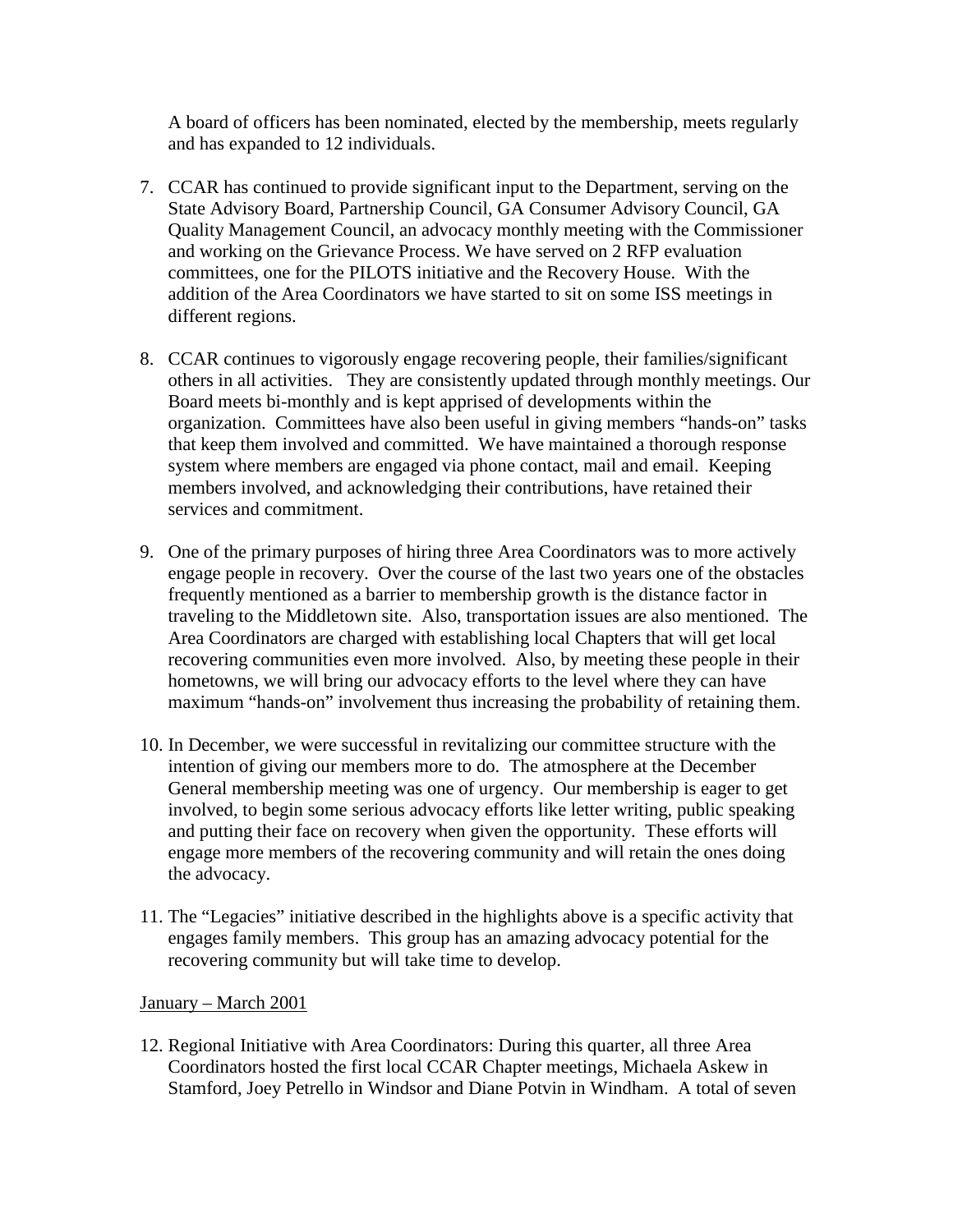new recovery advocacy meetings were held throughout the state, three in Stamford, three in Windsor and one meeting in Windham (2 scheduled meetings were cancelled because of blizzards). Over 50 new recovery advocates were recruited as a result of hearing the CCAR message of "putting a positive face on recovery".

- 13. On January 5, 2001: CCAR staff delivered a 6-hour course to about 25 treatment professionals titled "The Recovery Perspective – Beyond the Treatment Episode". This is the second year that CCAR has had the opportunity to present this course and again, evaluations were excellent.
- 14. In January, CCAR members took an active role with speaking commitments at the NEAAR Policy Conference held in Andover, MA.
- 15. February 16, 2001: 11 CCAR members testify at the Appropriations Committee Public Hearing on the DMAHS budget in support of more funding for recovery support services on a snowy Friday evening. Legislators, department commissioners and other agencies commented on the power of the CCAR presence at this hearing.
- 16. February: Filming and editing is completed on the one-hour recovery documentary "Putting a Face on Recovery".
- 17. CCAR members and staff attend and complete 5-day Multicultural Institute delivered by the Department of Mental Health and Addiction Services Office of Multicultural Affairs.
- 18. February: Project Director Bob Savage, Associate Director Phil Valentine, Advocacy Unlimited, Inc. Executive Director Yvette Sangster and DMHAS Consumer and Family Liaison Steve Fry, present "Recovery Basic Premises and Recovery Core Values" to the National Association of Mental Health Program Directors at their annual conference in Washington DC.
- 19. CCAR has significant breakthroughs with the media with several newspaper articles, television appearances and radio spots for example, Hartford Courant article Susan Campbell, Connecticut Newsmakers, Street Beat, New Haven Register on Dee entitled "Searching for Solace" and others. See attachments.
- 20. March 2001: CCAR hosts its third annual Legislative Day with grassroots members taking the lead by hosting, greeting and speaking. This year the number of legislators sponsoring more than doubled to 36. The attendance more than doubled to over 200. The overflow of people spilled out into the hallways. Passersby in the hallway peeked inside out of curiosity, telling us that laughter, shouts and applause ringing out from a legislative hearing room was rare indeed. CCAR Administrative Assistant Melissa Scheffey's son Nate, home on college break described himself as "blown away" by the experience.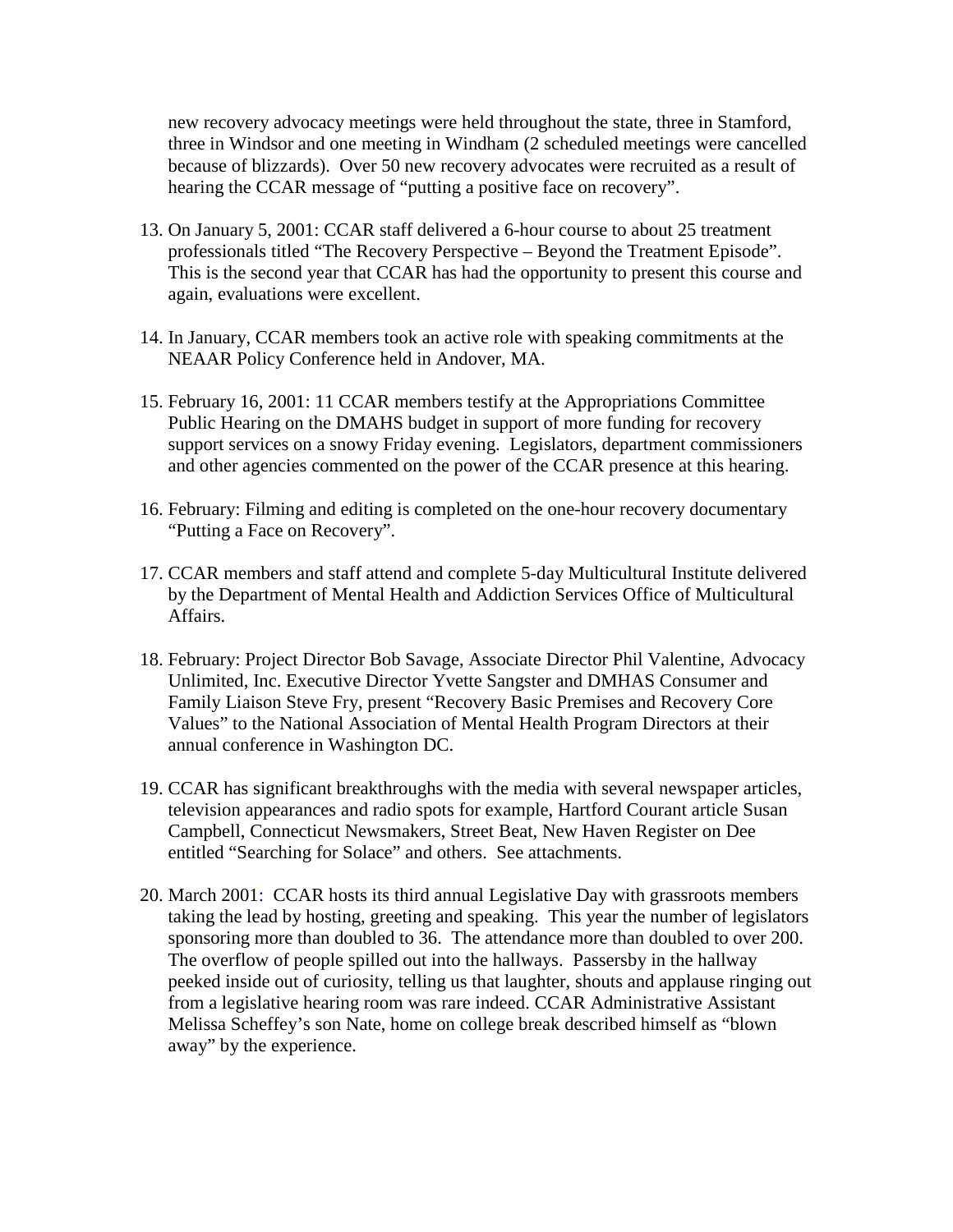- 21. CCAR has an active role in five informational forums across the state coinciding with the release of a DMHAS 6-year compendium on substance abuse, providing personal recovery stories to correlate with this groundbreaking report.
- 22. In March, Joey Petrello raised \$4000 in support of CCAR's  $2<sup>nd</sup>$  annual "Recovery Walks!" event scheduled for September 16, 2001.

April – June 2001

- 23. This quarter, a great deal of staff time and energy was poured into the CSAT grant application.
- 24. Members were provided opportunity to participate and attend some significant events, the New England School of Addiction Studies (NESAS) in Brunswick, ME; the CT Alcohol & Drug Policy Conference "Prevention, Treatment, Criminal Justice: Forging Partnerships for Substance Abuse Services"; the CSAT conference "Voices Making Choices, Communities Creating Change: An RCSP Gathering and Celebration"
- 25. The CCAR website went live, check it out at **[www.ccar-recovery.org](http://www.ccar-recovery.org/)**
- 26. The one-hour CCAR documentary "Putting a Face on Recovery" was shown at some local cable television stations across the state
- 27. This video is being packaged for distribution this quarter.
- 28. The CCAR CD-ROM "Putting a Face on Recovery" has been updated, finalized and is currently being packaged for distribution.
- 29. During this quarter we ran out of CD-ROMs (2000 have been distributed nationwide).
- 30. During this quarter we ran out of Recovery Posters (10,000 have been distributed nationwide).

July 2001 – September 2001

## **31. This quarter, the highlight was Recovery Walks! summarized as follows:**



On a picture perfect Sunday, only five days after the terrorist attack on the United States, CCAR hosted the  $2<sup>nd</sup>$ annual Recovery Walks! drawing between **1800-2000** people in support of recovery from alcohol and drug addiction. Organizers made a difficult decision to proceed with the walk and it turned out to provide a much-needed time for grieving and healing. As CCAR Area Coordinator Diane Potvin would write,

*"Considering the events of September 11th and the Walk today, (one extreme to the other), recovering bodies to recovering lives, was almost too much for my heart to* 

*bear. God bless America…God bless those in and out of recovery."*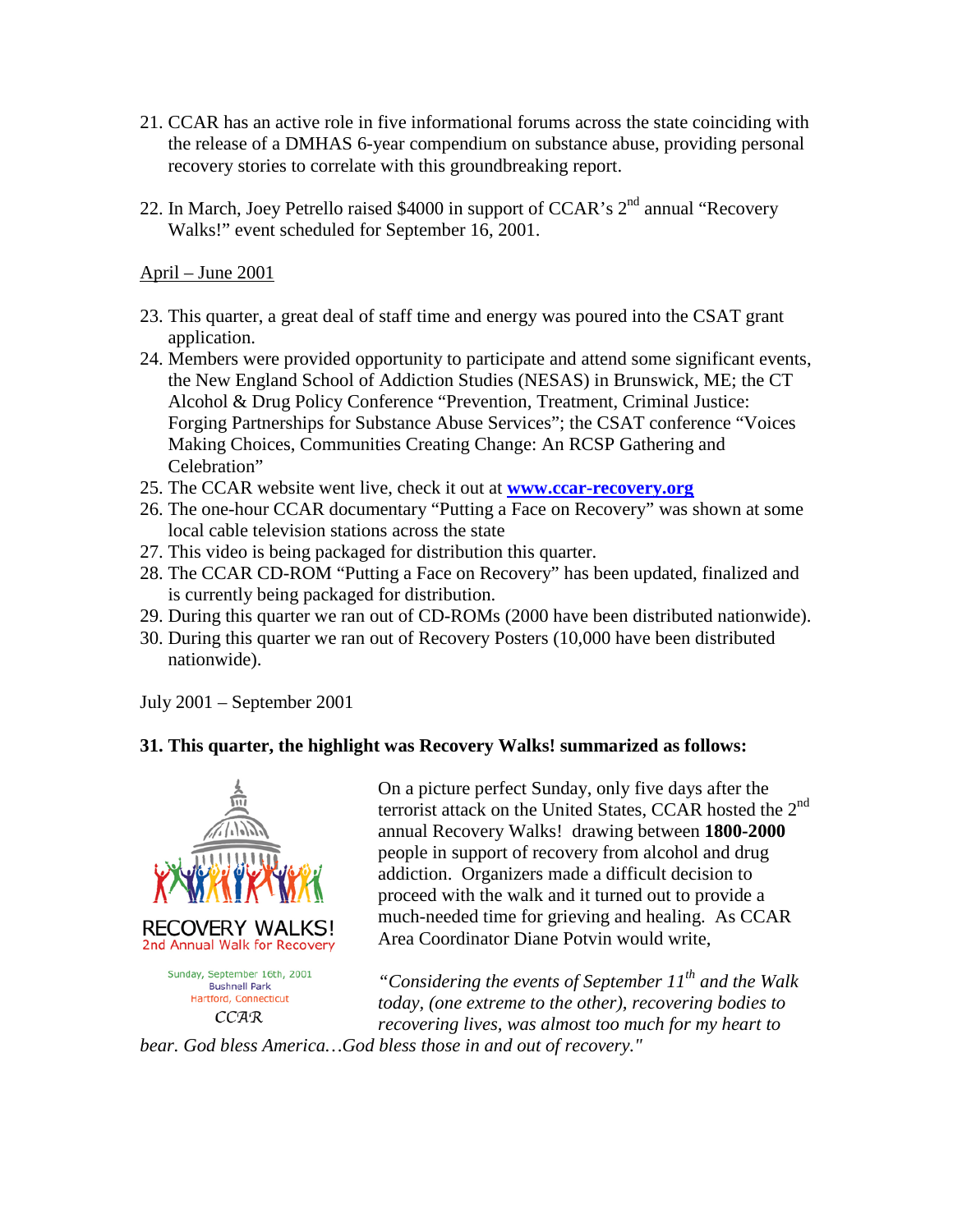Bushnell Park in Hartford was set up using the existing Bandshell, a tent for Registration, a tent for CCAR Information (beautifully decorated by CCAR Administrative Assistant Dottie Callahan) and a tent for T-shirt and hat distribution as the magnificence of the Capitol building commanded attention on the adjacent hillside. White, yellow and green helium balloons dotted the landscape.

The entertainment schedule, coordinated skillfully by CCAR member Ken Aligata flowed perfectly and included Sister Deborah and her poetry, the Teen Challenge Choir from New Haven, Devon (the one-legged tap dancer), Amanda Halsted with a stirring rendition of the National Anthem, Arno Groot with a powerful Lords' Prayer solo on alto saxophone, Crossroads Choir, Selfish Steam, Tommy Dest and the Celtic Pirates. Javier Maldonado, age 2, cut the ribbon to start the walk. Speakers were DMHAS Commissioner Thomas Kirk, CCAR Project Director Bob Savage, CCAR Associate Director Phillip Valentine and CCAR Board Secretary Felix Rivera who welcomed the crowd in Spanish.

14 entries were made in the Team competition with many carrying colorful banners and one carried a large American flag. Many treatment providers brought staff and clients and cited that the hope and power of the recovery community was an incredible boost to morale and attitude. 27 different agencies, businesses, organizations and individuals sponsored the event. The program listed 55 specific acknowledgments. There were hundreds of children enjoying the bounce house, the cotton candy, the sno-cones and the 3 clowns. 2000 hot dogs, boxes of chips, baked goods by the dozen, hundreds and hundreds of bottles of water, soda by the gallon and other beverages were all donated and happily consumed. The Recovery Walks! planning committee poured countless hours into preparing for this event. On Sunday, more than 145 CCAR volunteers rose to the occasion led by Felix Rivera, Ron Verderame, Ed Marrero, Chuck Berry, Al Bolin, Donna Gold, Karl Russotto, Sandy Pelley, Catapult, Loretta Vasso, Albert Kydd, Dave Armstrong, Brian Roy and others.

480 surveys about recovery community demographics, dynamics and attitudes were completed that will help shape CCAR policy and action over the next year. 338 individuals registered to become new CCAR members. The Hartford Courant and Channel 3 covered the event. Over \$19,000 was raised in support of recovery advocacy.

CCAR extends a heartfelt "Thank you!" to all who participated, volunteered, sponsored or otherwise made Recovery Walks! 2001 an extraordinary event. Thank you.

- 32. This quarter, 7000 copies of the Recovery Herald, the CCAR newsletter, was written, published and distributed.
- 33. This quarter, CCAR held 2 General Membership meetings and 13 Chapter meetings.
- 34. CCAR worked with DMHAS and Advocacy Unlimited to plan a Recovery Conference scheduled for November 29, 2001.
- 35. CCAR volunteers and staff poured countless hours into the planning of Recovery Walks!
- 36. CCAR worked on developing linkage with the Department of Children & Families